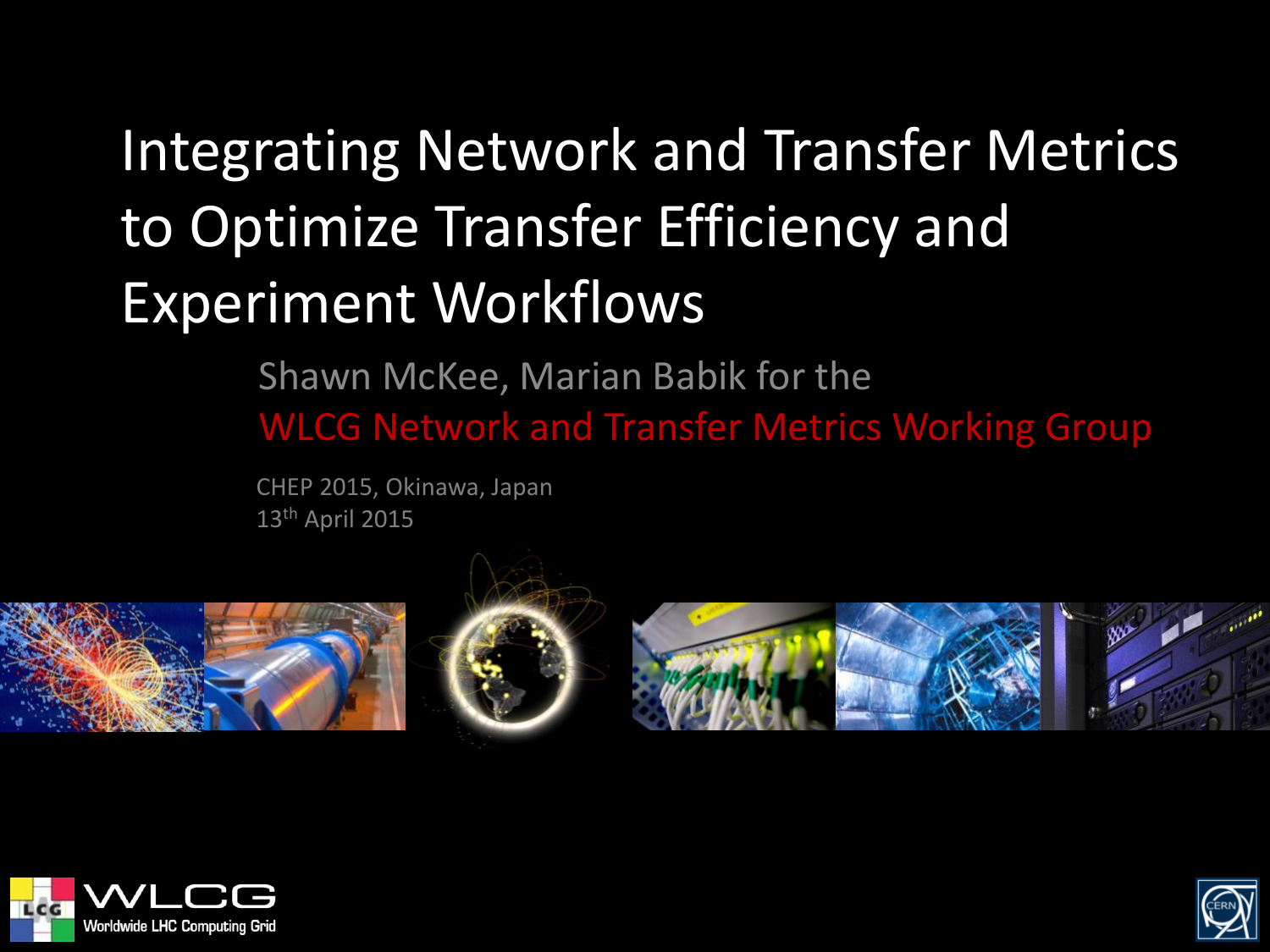# **Network Integration Motivations**

- A crucial contributor to the success of the massively scaled global computing system that delivers the analysis needs of the LHC experiments is the **networking infrastructure**  upon which the system is built.
	- The LHC experiments have been able to exploit excellent high-bandwidth networking in adapting their computing models for the most efficient utilization of resources.
	- However there are still challenges and opportunities to make this even more effective for our needs.

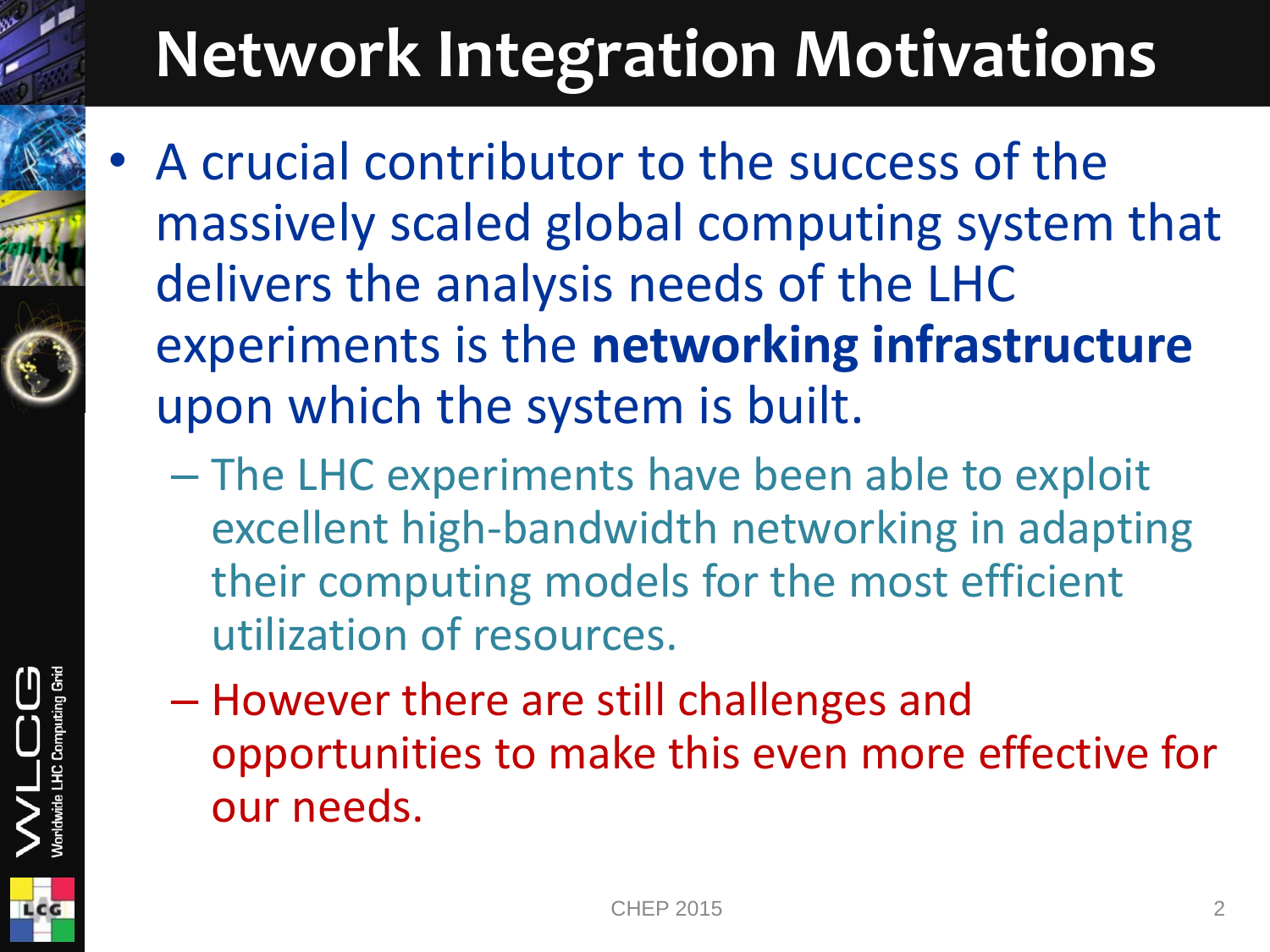# **Evolving Network Capabilities**

- We already have deployed End-to-end monitoring of our networks using perfSONAR.
	- perfSONAR, combined with data flow performance metrics, further allows our applications to adapt based on real time conditions.
- New, advanced networking technologies are slowly becoming available as production equipment is upgraded and replaced
	- Software Defined Networking(**SDN**) holds the potential to further leverage the network to optimize workflows and dataflows
- We foresee eventual proactive control of the network fabric on the part of high level applications such as experiment workload management and data management systems. We must prepare for this…

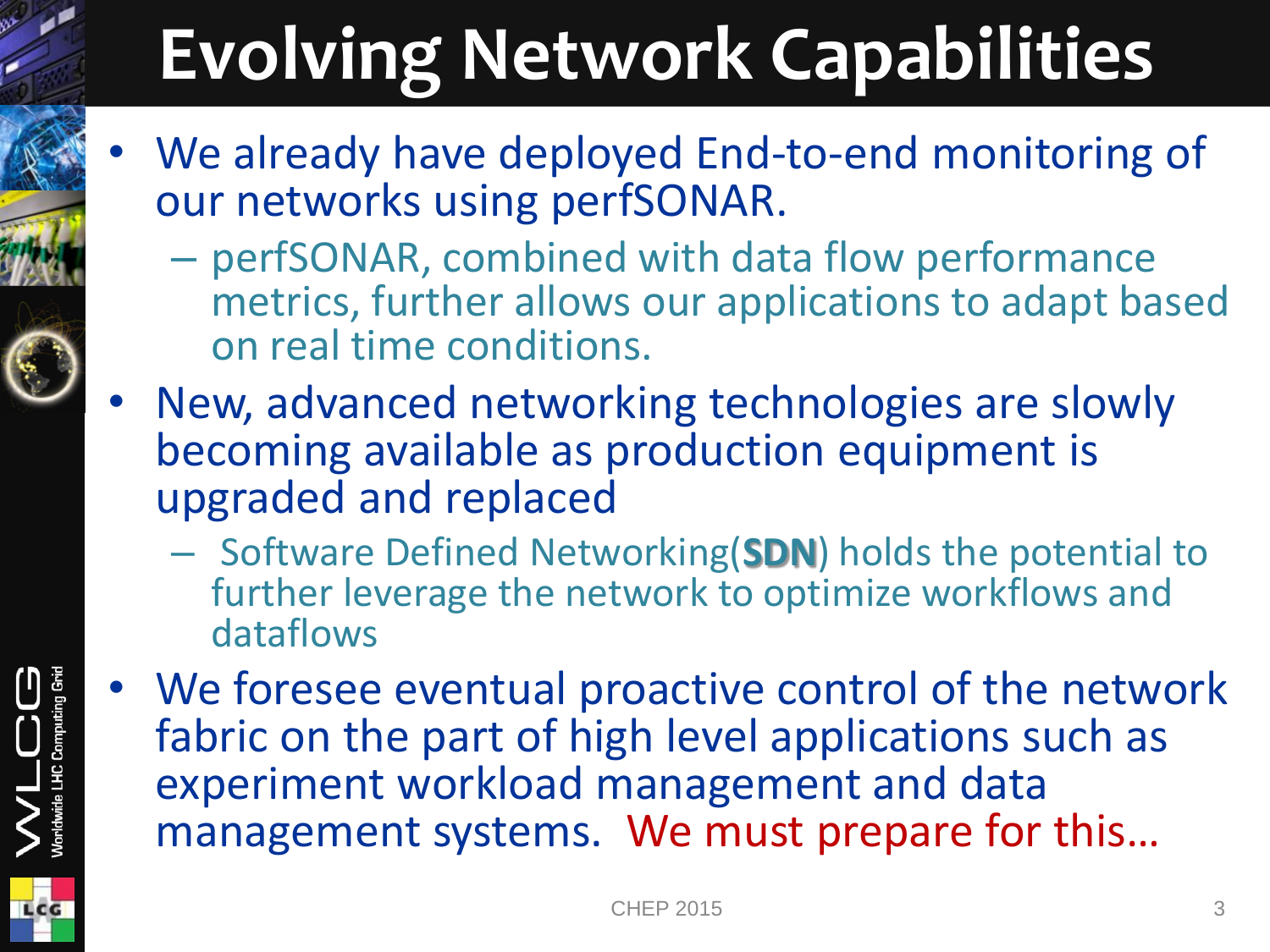### **Network Monitoring in WLCG/OSG**

- Goals:
	- Find and isolate "network" problems; alerting in time
	- Characterize network use (base-lining)
	- Provide a source of network metrics for higher level services
- Choice of a standard open source tool: perfSONAR – Benefiting from the R&E community consensus
- Tasks achieved by the perfSONAR TF:
	- Get monitoring in place to create a baseline of the current situation between sites
	- Continuous measurements to track the network, alerting on problems as they develop
	- Develop test coverage and make it possible to run "ondemand" tests to quickly isolate problems and identify problematic links extending the change of the change of the change of the change of the change of the change of the change of the change of the change of the change of the change of the change of the change of the change o CHEP 2015

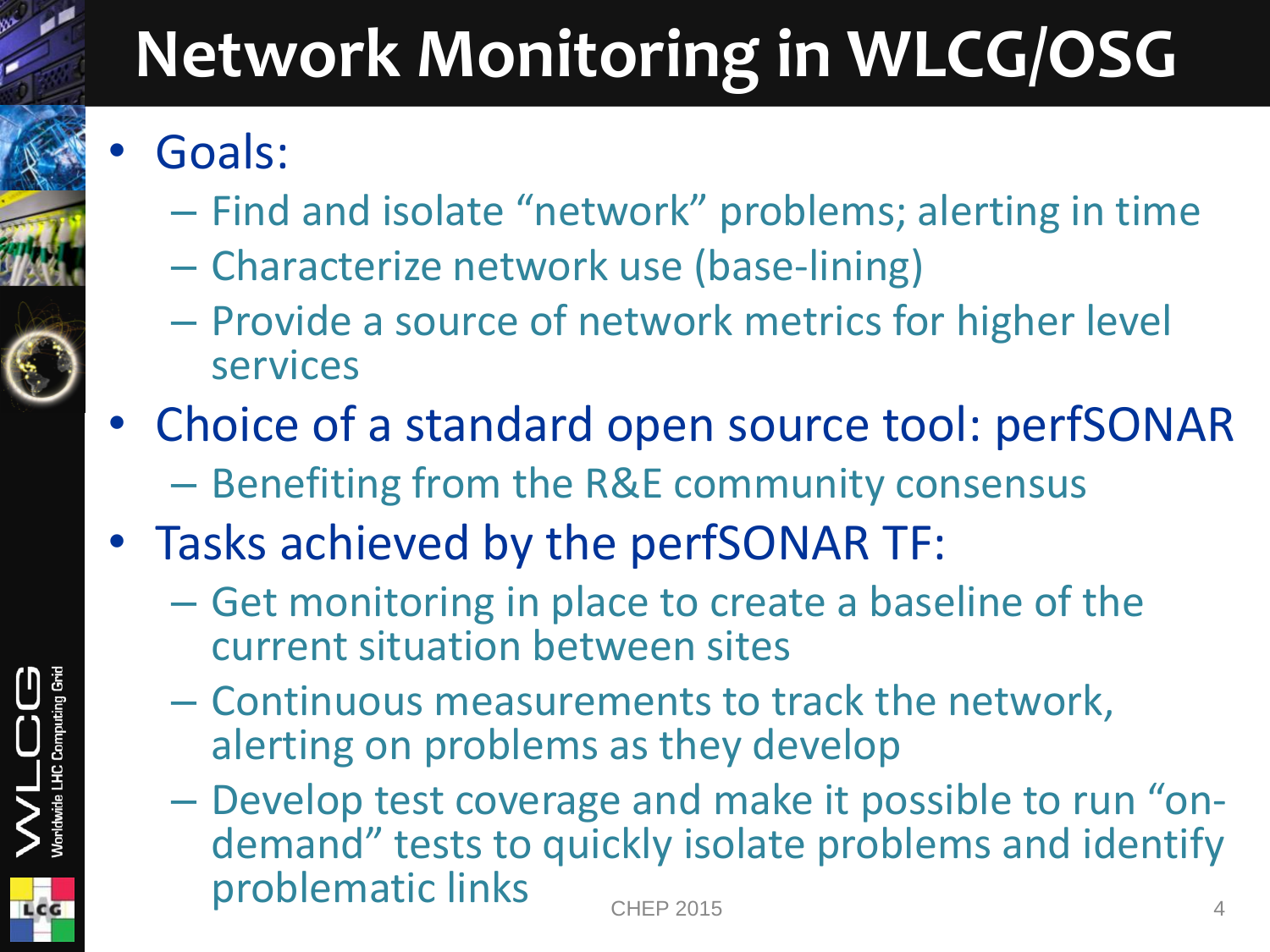### **Network and Transfer Metrics WG**

- Started in May 2014, bringing together network and transfer experts
- Follows up on the perfSONAR TF goals
- Mandate
	- Ensure all relevant **network** and **transfer metrics** are identified, collected and published
	- Ensure sites and experiments can better understand and fix networking issues
	- Enable use of network-aware tools to improve transfer efficiency and optimize experiment workflows
- **Membership** 
	- WLCG perSONAR support unit (regional experts), WLCG experiments, FTS, Panda, PhEDEx, FAX, Network experts (ESNet, LHCOPN, LHCONE)



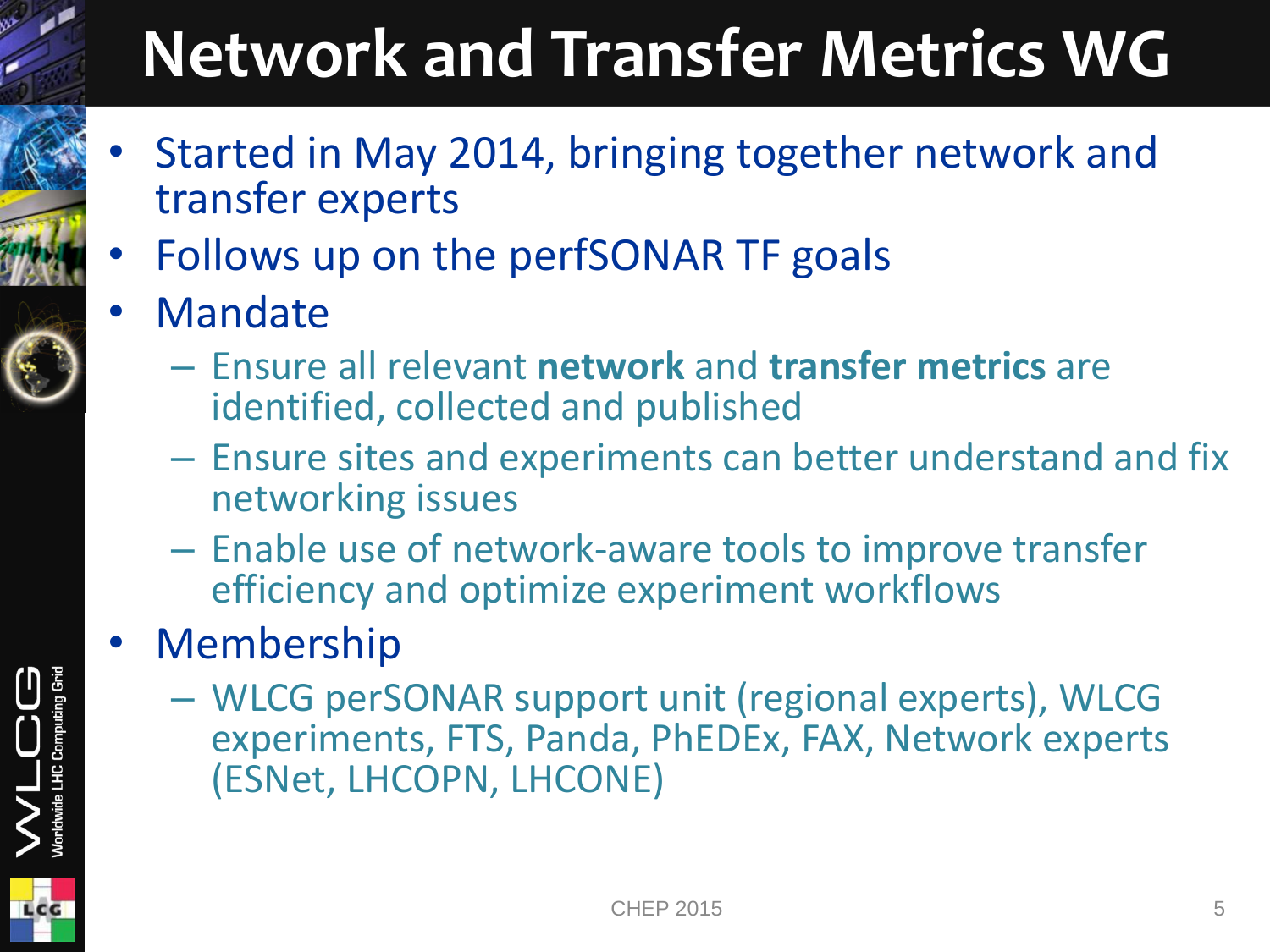### **Network and Transfer Metrics WG**

#### **Objectives**

- Coordinate commissioning and maintenance of WLCG network monitoring
	- Finalize, harden and maintain the perfSONAR deployment
	- Ensure all links continue to be monitored and sites stay correctly configured
	- Verify coverage and optimize test parameters
- Identify and continuously make available relevant transfer and network metrics
- Document metrics and their use
- Facilitate their integration in the middleware and/or experiment tool chain
- Since inception, main focus was to finalize deployment and commissioning, extend the infrastructure, but also to jump start common projects with network and transfer metrics



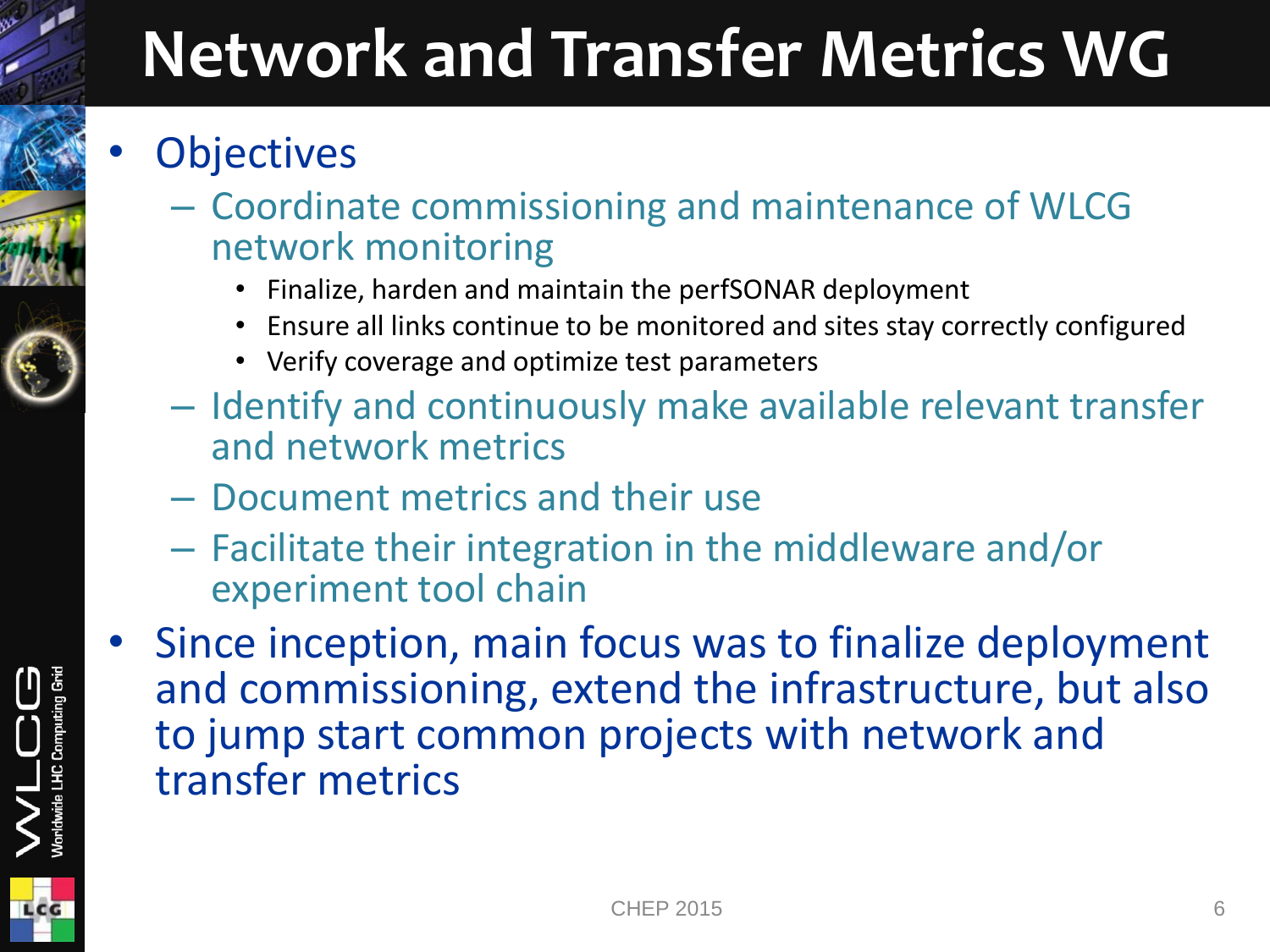# **perfSONAR Deployment**

#### [http://grid-monitoring.cern.ch/perfsonar\\_report.txt](http://grid-monitoring.cern.ch/perfsonar_report.txt) for stats



• Initial deployment coordinated by WLCG perfSONAR TF

LCG

• Commissioning of the network followed by WLCG Network and Transfer Metrics WG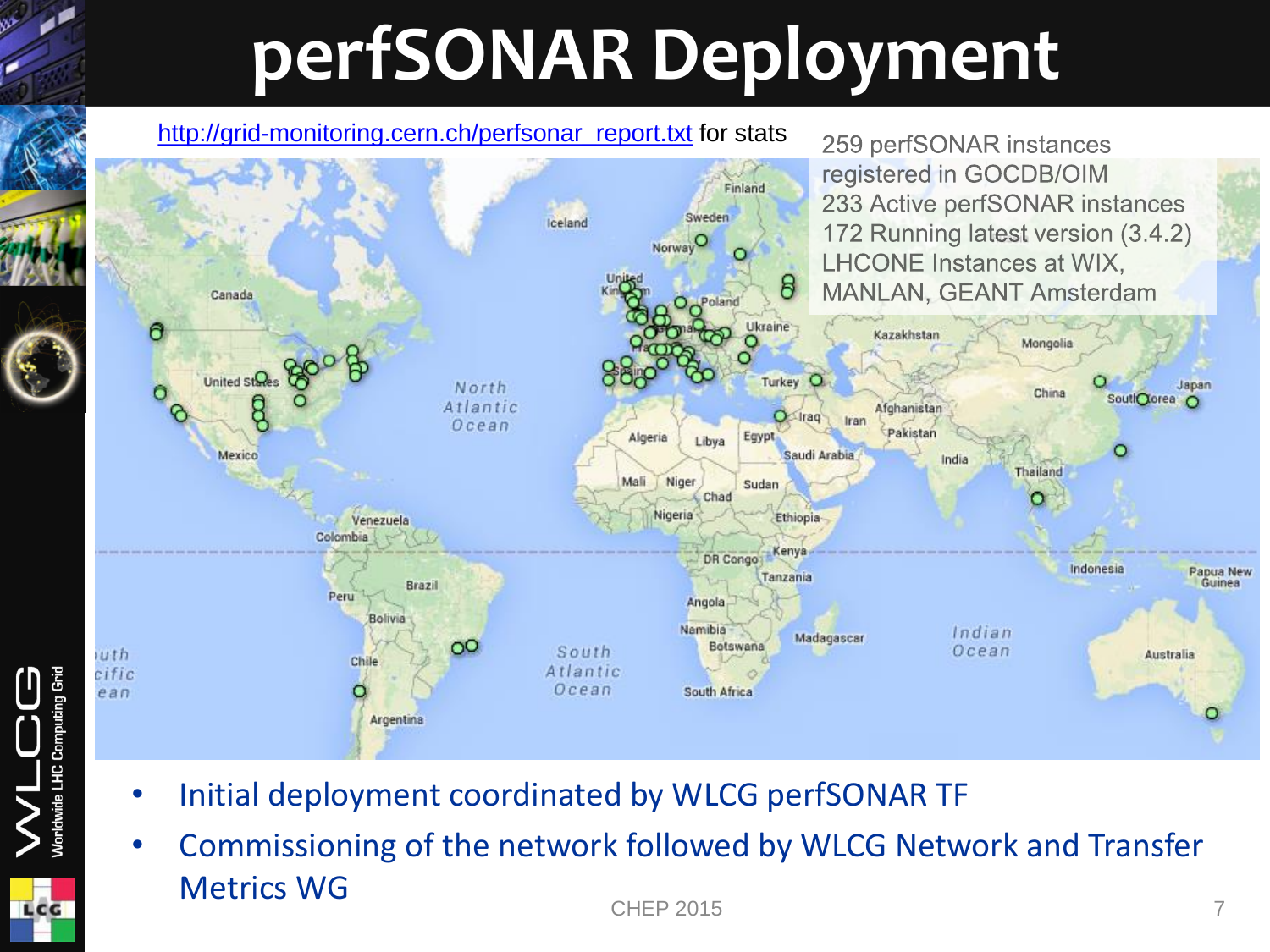# **Infrastructure Monitoring**

- Based on OMD/check\_mk and MadDash
- MadDash developed as part of perfSONAR 1.2 version released recently
- OMD/check\_mk extended to cover WLCG perfSONAR needs
- Developed bootstrapping and auto-configuration scripts
	- Synchronized with GOCDB/OIM and OSG configuration interface
- Packaged and deployed in OSG
- Developed new plugins core functionality
	- Toolkit Version, Regular Testing, NTP, Mesh configuration, Esmond (MA), Homepage, Contacts
	- Updated to perfSONAR 3.4 information API/JSON
- High level functionality plugins
	- Esmond freshness checks if perfSONAR node's local MA contains measurements it was configured to perform
	- Extremely useful during commissioning

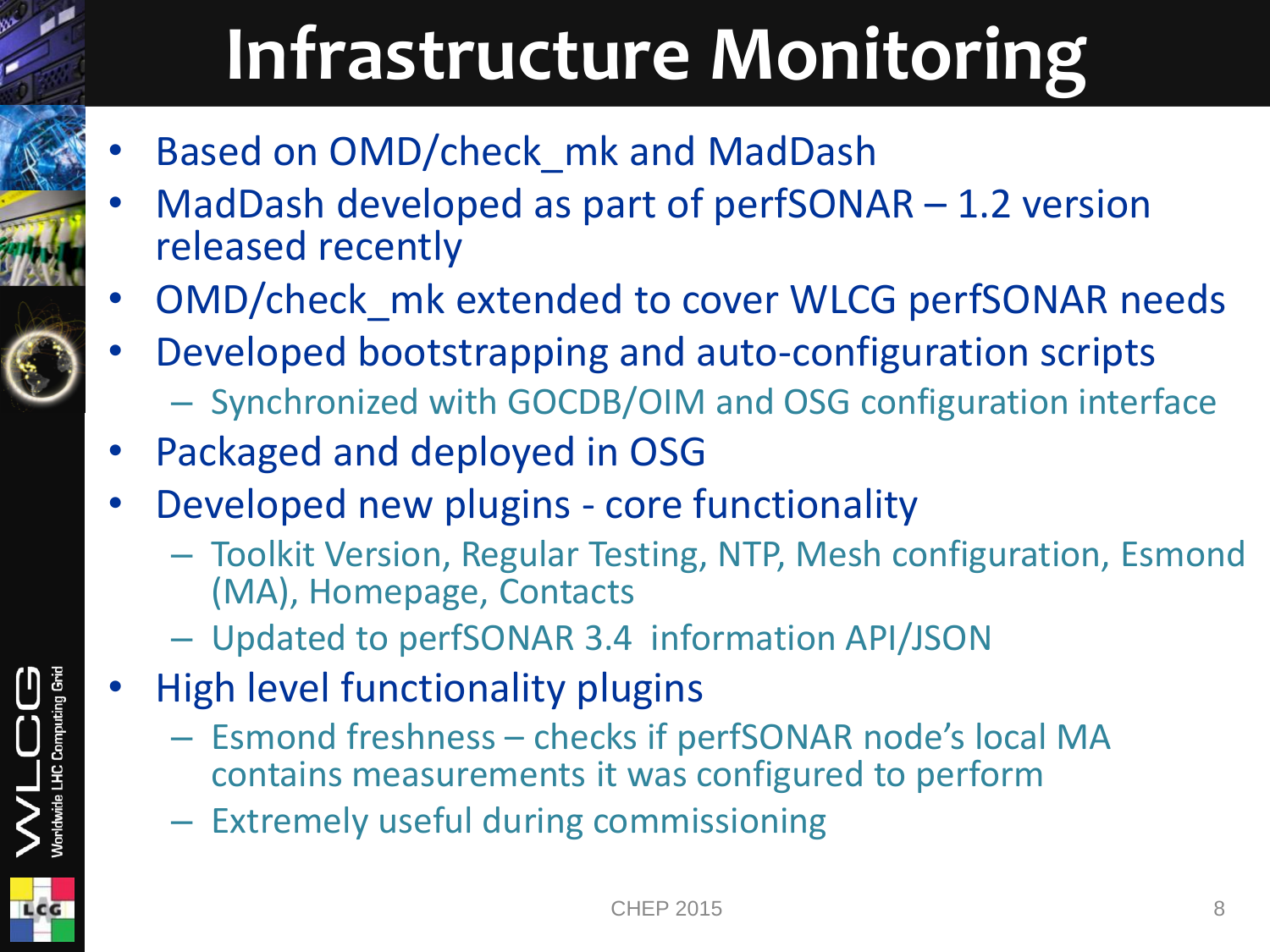# **Infrastructure Monitoring**

- Auto-summ available pe
- Service sum per metric ty
- **GOAL:** To en continue to obtain ALL r metrics

2ps-bandwidth.physics.ox.ac.uk

Controller

Reverse

perfSONAR 3.4+ Toolkit Version perfSONAR Administrator Details perfSONAR BWCTL Bandwidth Test

perfSONAR esmond Freshness Bandw

perfSONAR esmond Freshness Bandw

perfSONAR esmond Measurment Arch

perfSONAR Latitude/Longitude Configu

perfSONAR Regular Testing Service perfSONAR Toolkit Version

perfSONAR Mesh Configuration

perfSONAR Homepage

perfSONAR NTP Service

OK

OK

**WARN** Direct

**WAR** 

OK

OK

OK

OK **OK** 

**OK** 

OK

LCG

| aries are<br>r mesh!                                                                                                    |                                                                | https://psomd.grid.iu.edu/WLCGperfSONAR/check_mk/<br>C                         |                             |                      |                                      |              |              |                               |    |          |                     |                             |                      |
|-------------------------------------------------------------------------------------------------------------------------|----------------------------------------------------------------|--------------------------------------------------------------------------------|-----------------------------|----------------------|--------------------------------------|--------------|--------------|-------------------------------|----|----------|---------------------|-----------------------------|----------------------|
|                                                                                                                         |                                                                | Check_ <b>MK</b>                                                               | 1.2.4p5                     | <b>Hostgroup OPN</b> |                                      |              |              |                               |    |          |                     |                             |                      |
| maries                                                                                                                  |                                                                | <b>Tactical Overview</b><br><b>Hosts</b><br>Problems<br>Unhandled<br>251<br>30 | $\boldsymbol{\times}$<br>30 |                      | $R$ $\sqrt{2}$ 30s                   |              | Availability | $\mathbf{m}$                  |    |          |                     |                             |                      |
|                                                                                                                         |                                                                | <b>Unhandled</b><br>Services<br>Problems<br>3084<br>720                        | state<br><b>UP</b><br>720   |                      | <b>Host</b><br>ccperfsonar1.in2p3.fr |              | Icons<br>S   | <b>Alias</b>                  | 10 | 2        | $\bullet$           | OK Wa Un Cr Pd<br>$\bullet$ | $\ddot{\mathbf{0}}$  |
| ype:                                                                                                                    |                                                                |                                                                                |                             |                      |                                      |              |              | ccperfsonar1.in2p3.fr         |    |          |                     |                             |                      |
|                                                                                                                         |                                                                | Quicksearch                                                                    | <b>UP</b><br>$\mathbf{x}$   |                      | ccperfsonar2.in2p3.fr                |              |              | coperfsonar2.in2p3.fr         | 10 |          | n                   | $\mathbf 0$                 | $\circ$              |
| ารure we                                                                                                                |                                                                |                                                                                | <b>UP</b><br>$\alpha$       |                      | lcgps01.gridpp.rl.ac.uk              |              | S            | lcgps01.gridpp.rl.ac.uk       | 10 |          | $\mathbf 0$         | $\bullet$                   | $\mathbf 0$          |
|                                                                                                                         |                                                                |                                                                                | <b>UP</b>                   |                      | lcgps02.gridpp.rl.ac.uk              |              | S<br>۳v      | lcgps02.gridpp.rl.ac.uk       | 10 |          | $\bullet$           | $\bullet$                   | $\ddot{\phantom{0}}$ |
| reliably                                                                                                                |                                                                | <b>Views</b>                                                                   | <b>UP</b><br>$\mathbf{x}$   |                      | lhc-bandwidth.twgrid.org             |              | S            | lhc-bandwidth.twgrid.org      | 10 | 2        | Ō                   | ۰                           | $\bullet$            |
|                                                                                                                         |                                                                | <b>Dashboards</b>                                                              | <b>UP</b>                   |                      | lhc-latency.twgrid.org               |              |              | lhc-latency.twgrid.org        | G  | $\bf{0}$ | $\mathbf{0}$        | ы                           | $\bullet$            |
| etwork                                                                                                                  |                                                                | <b>Host &amp; Services Problems</b><br><b>Main Overview</b>                    | <b>UP</b>                   |                      | Ihcmon.bnl.gov<br>Ihcperfmon.bnl.gov |              | S            | Ihcmon.bnl.gov                | 9  | 2        | $\mathbf{0}$        | ٠                           | $\bullet$            |
|                                                                                                                         |                                                                | <b>Network Topology</b><br><b>Hosts</b>                                        | <b>UP</b>                   |                      |                                      |              | S.           | Ihcperfmon.bnl.gov            | 10 | 2        | $\ddot{\mathbf{0}}$ | $\bullet$                   | $\ddot{\mathbf{0}}$  |
|                                                                                                                         |                                                                | <b>All hosts</b><br>All hosts (Mini)                                           | <b>UP</b>                   |                      | perfsonar-bw.cern.ch                 |              |              | perfsonar-bw.cern.ch          | я  | 2        | $\bullet$           | ٦                           | $\bullet$            |
|                                                                                                                         |                                                                | All hosts (tiled)                                                              | <b>UP</b>                   |                      | perfsonar-de-kit.gridka.de           |              |              | perfsonar-de-kit.gridka.de    | 9  | 2        | $\ddot{\mathbf{0}}$ | 1                           | $\mathbf 0$          |
|                                                                                                                         |                                                                | <b>Favourite hosts</b><br><b>Host search</b>                                   | <b>UP</b>                   |                      | perfsonar-lt.cern.ch                 |              | 24           | perfsonar-lt.cem.ch           | 10 | 2        | $\mathbf 0$         | $\bullet$                   | $\bullet$            |
|                                                                                                                         |                                                                |                                                                                |                             |                      |                                      |              |              | perfsonar-ow.cnaf.infn.it     | 10 | 2        | n                   | $\bf{0}$                    | $\circ$              |
|                                                                                                                         |                                                                | <b>Status detail</b>                                                           | 2015-02-17 07:22:26         | <b>Checked</b>       | Icons<br>S                           | Perf-O-Meter |              | perfsonar-ps.cnaf.infn.it     | A  |          | $\mathbf{0}$        | ٠                           | $\ddot{\mathbf{0}}$  |
| OK tookit version found 3.4.1<br>OK - Administrator is Ewan Mac Mahon, email<br>e.macmahon1@physics.ox.ac.uk (cached:0) |                                                                |                                                                                |                             | 27 <sub>sec</sub>    |                                      |              |              | perfsonar-ps.ndgf.org         | 10 | 2        | $\mathbf 0$         | $\mathbf{0}$                | $\ddot{\mathbf{0}}$  |
|                                                                                                                         |                                                                |                                                                                | 2014-12-11 19:57:58         | 3 hrs                | 84                                   |              |              | perfsonar-ps2.ndgf.org        | 10 | 2        | $\bullet$           | $\bullet$                   | $\mathbf 0$          |
|                                                                                                                         |                                                                | TCP OK - 0.139 second response time on 163.1.5.211 port 4823                   | 2014-12-11 19:58:23         | 29 min               | 24                                   | 139.213 ms   |              |                               | 10 |          | n                   |                             | $\mathbf 0$          |
| idth                                                                                                                    | WARNING Found stale hosts for certain events, time-range: 3700 |                                                                                | 2015-02-17 21:47:47         | 3 hrs                | ż                                    |              |              | perfsonar2-de-kit.gridka.de   |    |          |                     | $\bf{0}$                    |                      |
| idth                                                                                                                    | WARNING Found stale hosts for certain events, time-range: 3700 |                                                                                | 2015-02-17 21:48:10         | 3 hrs                | s                                    |              |              | ps-bandwidth.lhcmon.triumf.ca | 10 |          | $\bullet$           | $\bullet$                   | $\mathbf 0$          |
| ive                                                                                                                     | OK esmond reachable                                            |                                                                                | 2014-12-11 19:56:42         | 3 hrs                | £,                                   |              |              | ps-gsdc01.sdfarm.kr           | 10 | 2        | $\mathbf 0$         | $\ddot{\mathbf{0}}$         | $\mathbf 0$          |
| OK homepage reachable                                                                                                   |                                                                |                                                                                | 2015-01-27 19:58:50         | 3 hrs                | 24                                   |              |              | ps-gsdc02.sdfarm.kr           | 10 | 2        | $\mathbf 0$         | $\bullet$                   | $\bullet$            |
| OK - Latitude is 51.81806, Longitude is -1.30489 (cached:1)<br>ıred                                                     |                                                                | 2014-12-11 19:54:37                                                            |                             | 3 hrs                | 84                                   |              |              | ps-latency.lhcmon.triumf.ca   | 10 |          | $\bullet$           | $\bullet$                   | $\circ$              |
| OK auto-URL configured                                                                                                  |                                                                |                                                                                | 2015-01-26 13:55:06         | 3 hrs                | £,                                   |              |              | ps.lhcopn-ps.sara.nl          | 10 | 2        | $\ddot{\mathbf{0}}$ | $\bullet$                   | $\bullet$            |
| OK NTP synchronized                                                                                                     |                                                                |                                                                                | 2015-01-29 20:16:35         | 28 min               | 3                                    |              |              | ps2.lhcopn-ps.sara.nl         | 10 | 2        | $\mathbf 0$         | $\bullet$                   | $\bullet$            |
| OK Regular Testing enabled and running                                                                                  |                                                                |                                                                                | 2015-01-29 20:17:03         | 28 min               | s                                    |              |              | psb01.pic.es                  | 10 | 2        | $\mathbf 0$         | $\bullet$                   | $\bullet$            |
|                                                                                                                         | OK - Version 3.4.1 OK (cached:1)                               |                                                                                | 2014-12-11 19:56:17         | 3 hrs                | 84                                   |              |              | psl01.pic.es                  | 10 |          | $\mathbf 0$         | $\circ$                     | $\bullet$            |
|                                                                                                                         |                                                                | <b>Stale services</b><br><b>Addons</b>                                         | <b>UP</b>                   | psonar3.fnal.gov     |                                      |              | 念み           | psonar3.fnal.gov              | 10 | 2        | $\mathbf 0$         | $\bf{0}$                    | $\mathbf 0$          |
|                                                                                                                         |                                                                | <b>Search Graphs</b><br>Other                                                  | <b>UP</b>                   | psonar4.fnal.gov     |                                      |              |              | psonar4.fnal.gov              | 10 | 2        | $\mathbf 0$         | $\bullet$                   | $\bullet$            |
|                                                                                                                         |                                                                |                                                                                |                             |                      |                                      |              |              |                               |    |          |                     |                             |                      |

9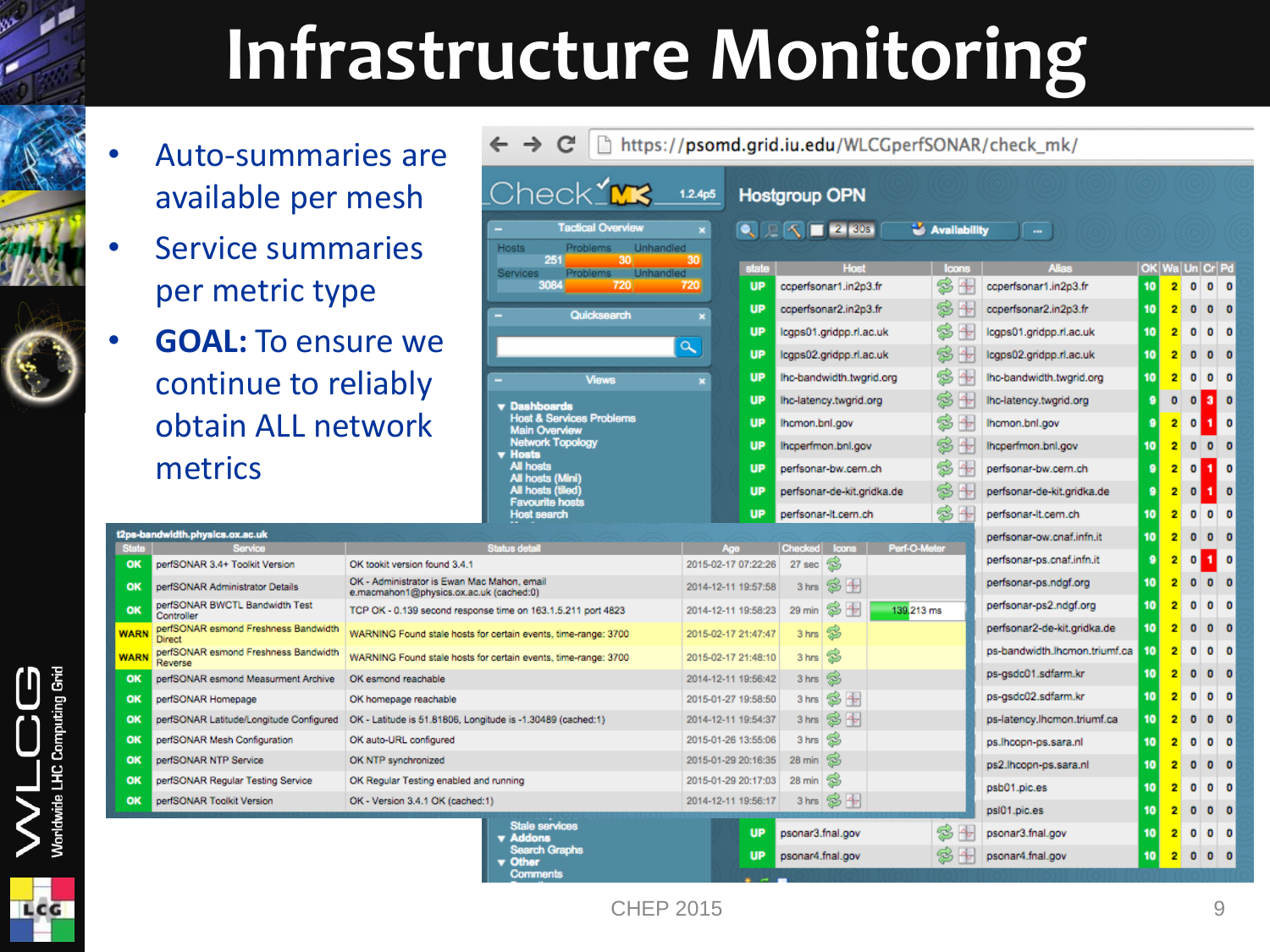# **OSG perfSONAR Datastore**

- All perfSONAR metrics should be collected into the OSG network datastore
	- This is an Esmond datastore from perfSONAR (postgresql+cassandra backends)
	- Loaded via RSV probes; currently one probe per perfSONAR instance every 15 minutes.
- Validation and testing ongoing in OSG
	- Plan is to have it production ready by Q3 2015
- Datastore on psds.grid.iu.edu
	- JSON at
		- http://psds.grid.iu.edu/esmond/perfsonar/archive/?format=json
	- Python API at http://software.es.net/esmond/perfsonar\_client.html
	- Perl API at [https://code.google.com/p/perfsonar](https://code.google.com/p/perfsonar-ps/wiki/MeasurementArchivePerlAPI)[ps/wiki/MeasurementArchivePerlAPI](https://code.google.com/p/perfsonar-ps/wiki/MeasurementArchivePerlAPI)



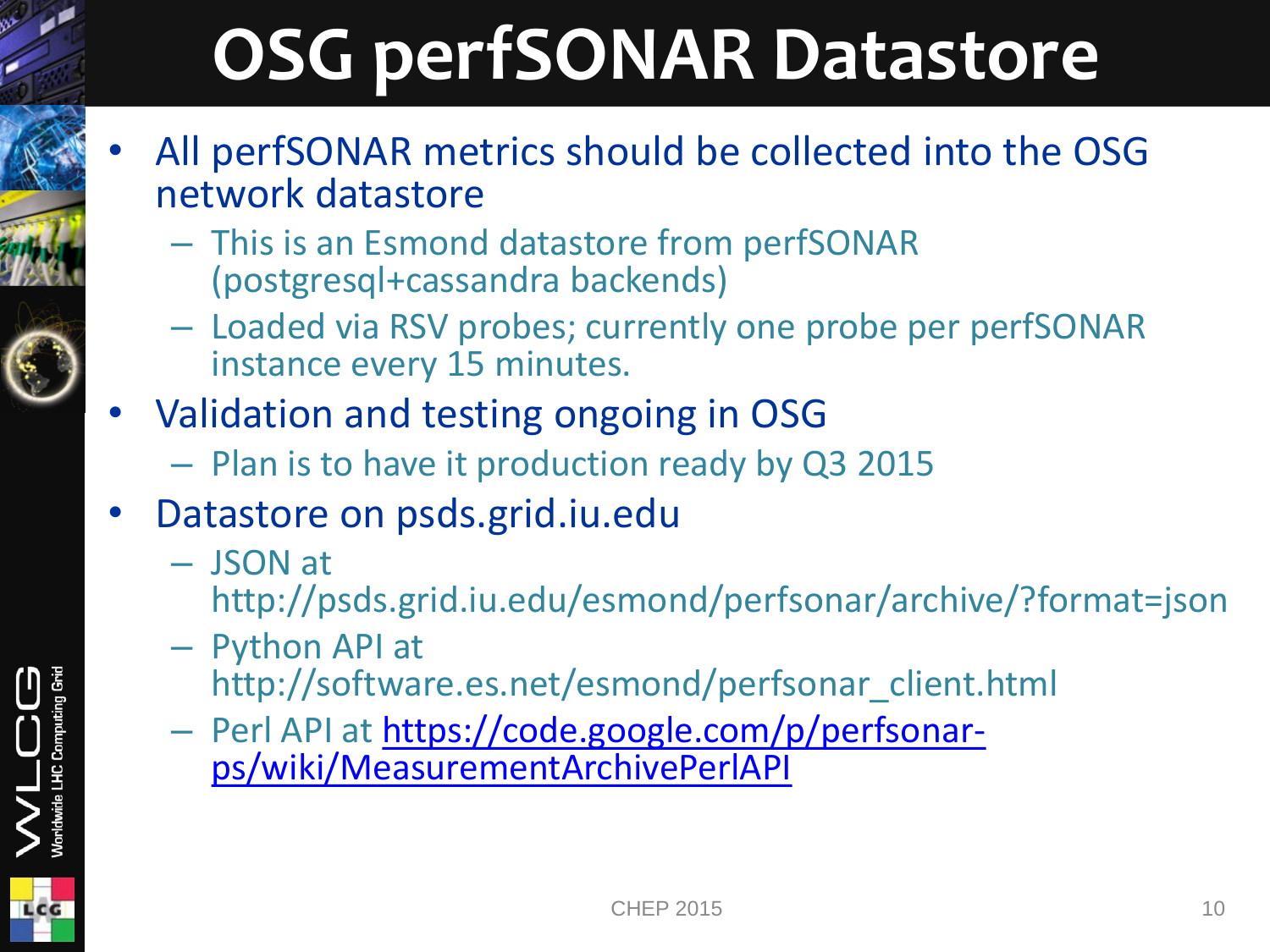# **Integration Projects**

#### • Goal

- Provide platform to integrate network and transfer metrics
- Enable network-aware tools (see ANSE http://cern.ch/go/M9Sj)
	- Network resource allocation along CPU and storage
	- Bandwidth reservation
	- Create custom topology

#### • Plan

- Provide latency and trace routes and test how they can be integrated with throughput from transfer systems
- Provide mapping between sites/storages and sonars
- Uniform access to the network monitoring
- Pilot projects
	- FTS performance adding latency and routing to the optimizer
	- Experiment's interface to datastore

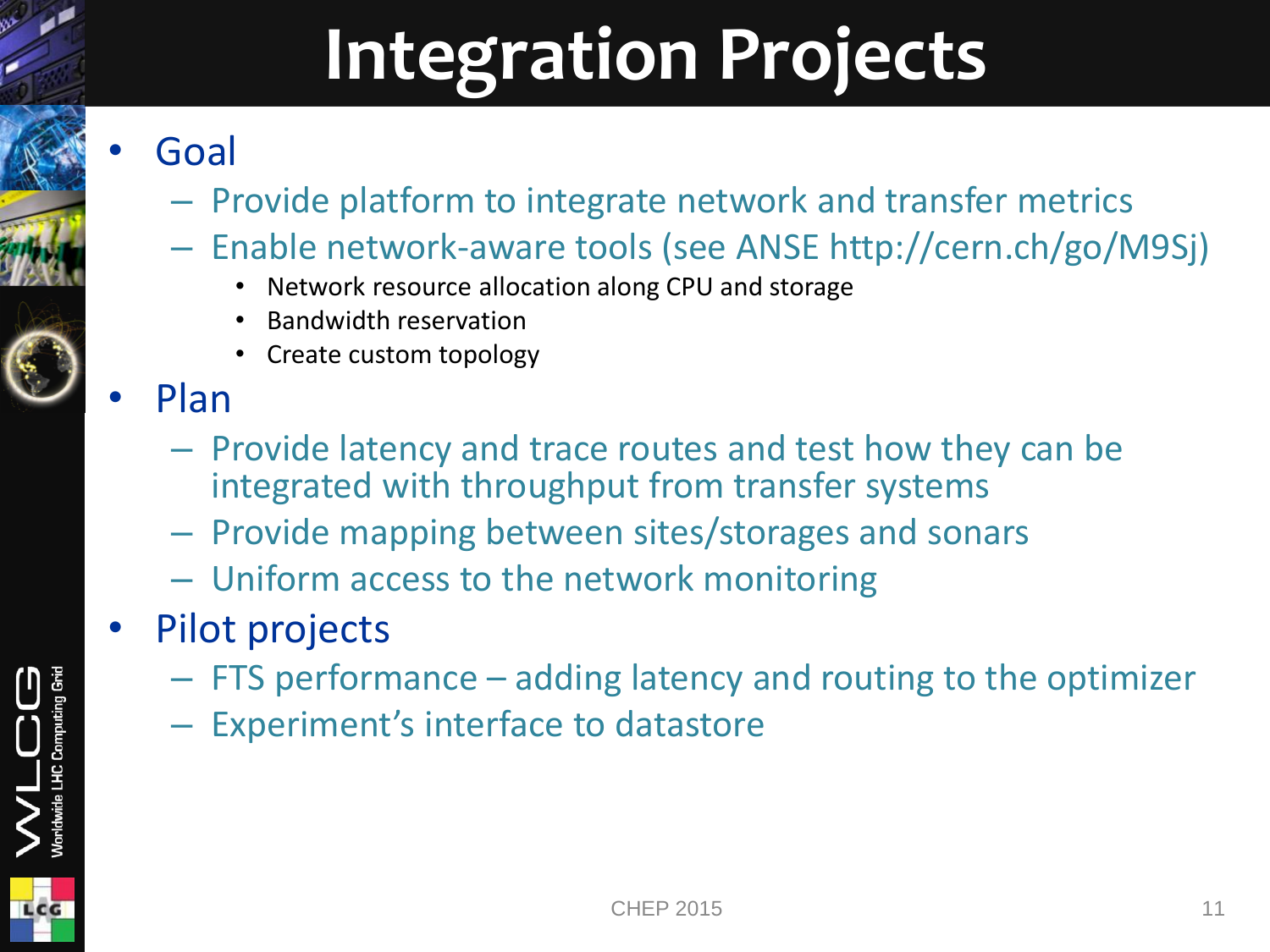### **Experiments Interface to Datastore**

#### • Aim

- Develop publish/subscribe interface to perfSONAR
- Enable possibility to subscribe to different events (filter) and support different clients - integration via messaging, streaming data via topic/queue
- Provide mapping/translation btw sonar infrastructure and experiment's topology
- **Components**
- esmond2mq prototype already exists
	- Retrieves all data (meta+raw) from esmond depending on existing mesh configs
	- Publishes to a topic
- Proximity/topology service
	- Handle mapping/translation of services (service to service; storage to sonar), service to site (sonar to site)
	- Test different algorithms (site mapping, traceroutes, geoip)
	- Evaluate if existing tools can be reused for this purpose



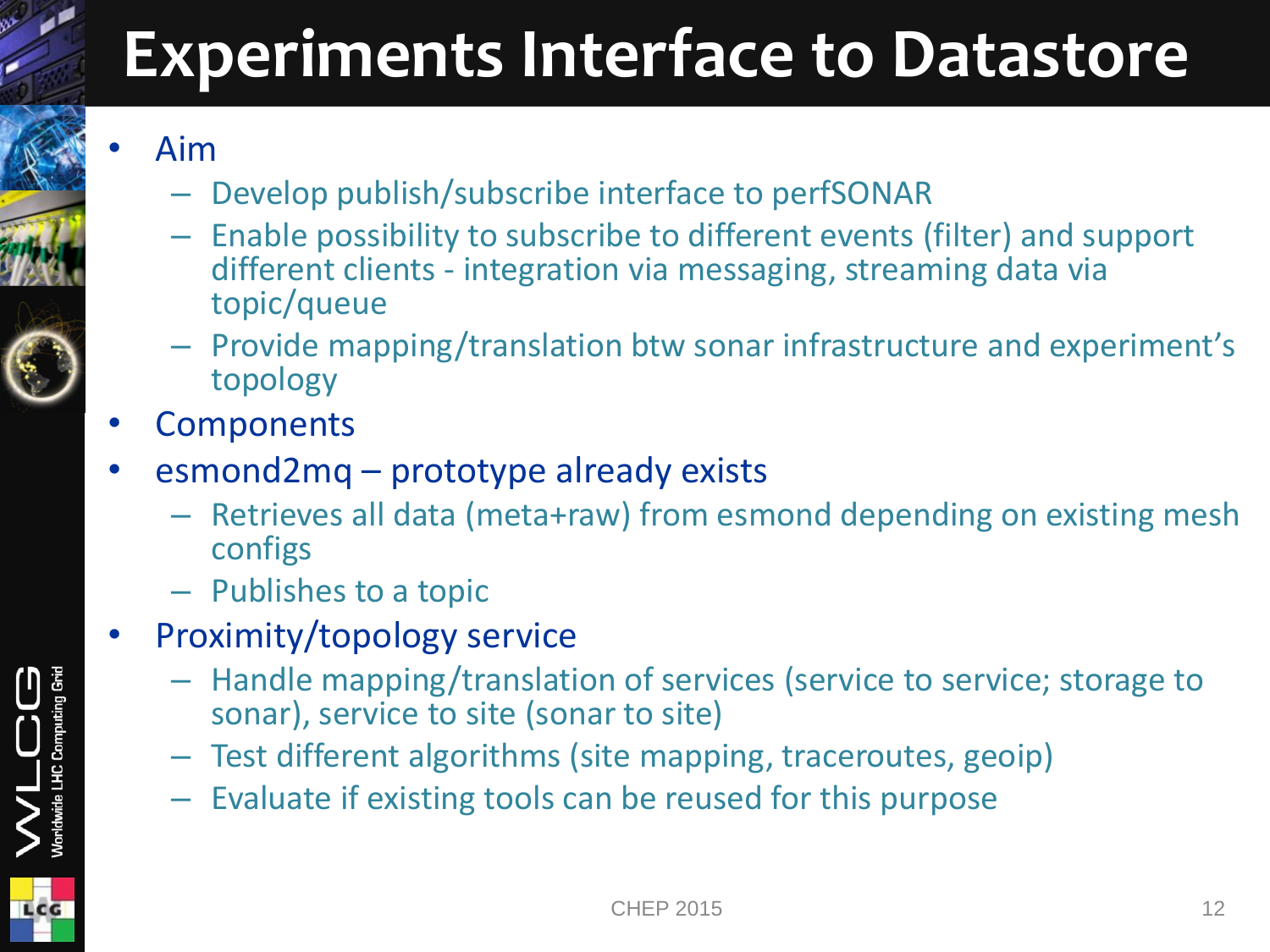# **Closing remarks**

- perfSONAR widely deployed and already showing benefits in troubleshooting network issues
	- Additional deployments within R&E/overlay networks still needed
- Significant progress in **configuration** and **infrastructure monitoring**
	- Helping to reach full potential of the perfSONAR deployment
- **OSG datastore** community network data store for all perfSONAR metrics – planned to enter production in Q3
- Integration projects aiming to aggregate network and transfer metrics
	- FTS Performance
	- Experiment's interface to perfSONAR
- ANSE project is providing "hooks" in PANDA and PhEDEx to utilize future SDN capabilities as they become available at our sites and in our networks.